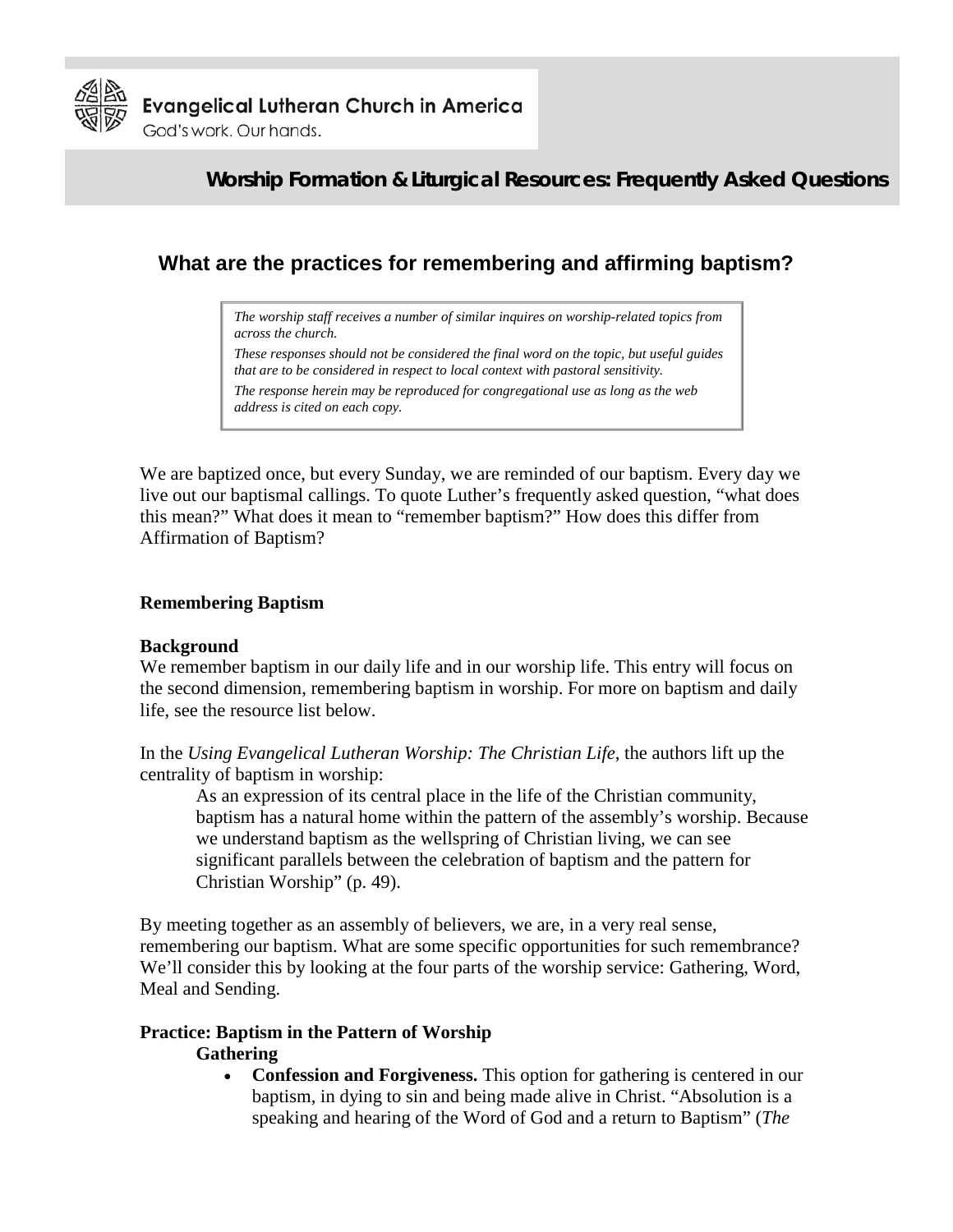*Use of the Means of Grace,* Application 12A). The presiding minister may lead this element from the font, making visible its baptismal resonance.

• **Thanksgiving for Baptism**. An alternative option especially suited to the Easter season. (See *Evangelical Lutheran Worship,* p. 97; *Leaders Desk edition*, p. 18)

### **Word**

- **Preaching and song**. Pastors and musicians wisely make connections between scripture and our baptismal life through the words we hear and sing.
- **Apostles' or Nicene Creed**. We declare the faith begun in our baptism through the reciting of the creed.
- **Prayers of Intercession** These prayers include petitions for the recently baptized or those to be baptized. When we pray for others, we are living out our baptism as a community in Christ.

### **Meal**

- Baptism leads to Holy Communion. "Admission to the Sacrament is by invitation of the Lord, presented through the Church to those who are baptized" (*The Use of the Means of Grace,* Principle 37).
- Since Communion is given to the baptized, some congregations have the practice of communing infants and young children. (See "At what age do [congregation members receive their First Communion?"\)](http://www.elca.org/worshipfaq)

#### **Sending**

- The sending rite links our baptism in worship to baptism in our daily life. In baptism, we are welcomed to join the assembly in "bearing God's creative and redeeming word to the world" (Holy Baptism, ELW p. 231). Announcing the dismissal from the font visibly connects worship with our Christian witness.
- The Affirmation of Christian Vocation (*Evangelical Lutheran Worship*, p. 84; *Leaders' Desk Edition*, p. 155) sends us forth from worship with a renewed sense of call to Christ's mission (See *The Use of the Means of Grace*, Principle 52). This document on word and sacramental practices continues:

Baptism and baptismal catechesis join the baptized to the mission of Christ…In the teaching and practice of congregations, the missional intentions for the means of grace needs to be recalled. By God's gift, the Word and the sacraments are set in the midst of the world, for the life of the world (*The Use of the Means of Grace*, 51A/B).

For baptismal echoes at other times and in other occasions, see *The Christian Life* (pp. 35-40).

#### **Practice: Signs and Symbols**

Remembering our baptism is a multi-sensory experience. Consider the following aspects of baptismal remembrance in worship.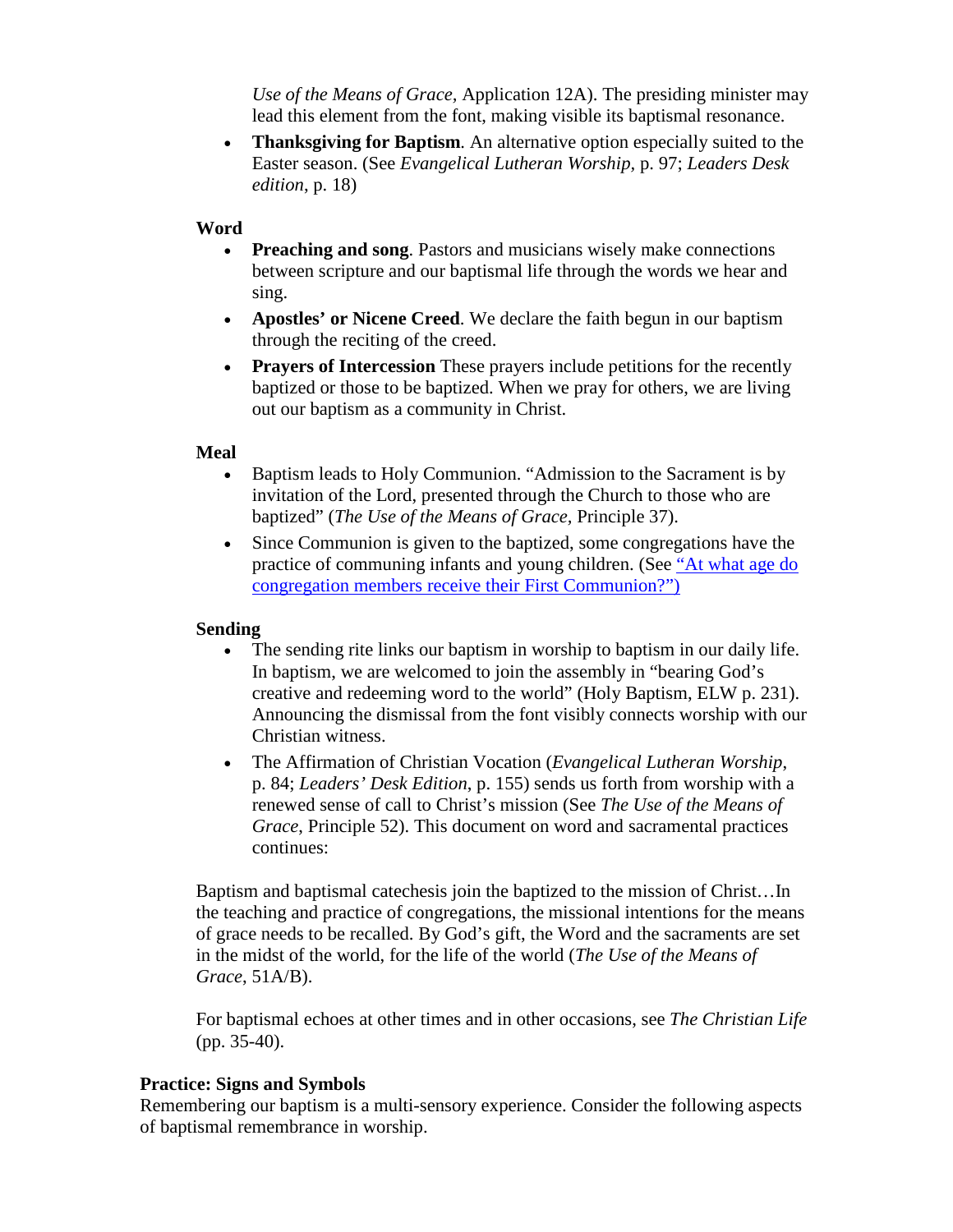#### **Placement of the font**

• When the font is in a prominent location where it can be seen and gathered around, we have a tangible sign of baptism's centrality. "A baptismal font filled with water, placed in the assembly's worship space, symbolizes the centrality of this sacrament for faith and life (*The Use of the Means of Grace,* Principle 27). Such prominent locations include the entrance to the nave or in the front of the worship space.

# **Use of water at the font**

When the font is regularly kept filled with water, the assembly cannot only see the water (and hear it if the font is designed with running water), they can touch this water upon entering or leaving the worship space or at other times.

### **Sprinkling**

• Sprinkling with water (also called asperges) often accompanies a Thanksgiving for Baptism (see ELW p. 97) or an Affirmation of Baptism (ELW p. 234). Usually during the singing of a hymn or song, the Presiding minister moves through the assembly, sprinkling water with an evergreen branch or special sprinkler called an [aspergillum.](http://www.mvchurchgoods.com/listing.lasso?id=water&label=incense) An assisting minister or acolyte holds a bowl of water and moves through the assembly with the presider. It is helpful for the Presiding Minister to sprinkle the water using the whole arm in an arc-like movement rather than just flicking the wrist. In this manner, large groups of people can feel the touch of the water at the same time.

# **The Sign of the cross**

• Tracing the sign of the cross on our bodies, either with water or without, is a tangible reminder of being baptized. [\(See "Why do Lutherans make the](http://www.elca.org/worshipfaq)  [sign of the cross?"\).](http://www.elca.org/worshipfaq)

#### **The wearing of an Alb**

- Though perhaps not readily thought of as a visual reminder of baptism, the wearing of the alb by worship leaders reminds us of our baptism. As a white garment is typically worn or given to the newly baptized, the white alb regularly reminds us of being clothed in Christ in baptism. (See ["What](http://www.elca.org/worshipfaq)  [are vestments and paraments and Why are they used?"\)](http://www.elca.org/worshipfaq)
- When we gather for worship as an assembly, we do so as those washed and welcomed into Christ's body, the Church. Yet there are also times for a more formal remembrance of baptism, the rite of Affirmation of Baptism.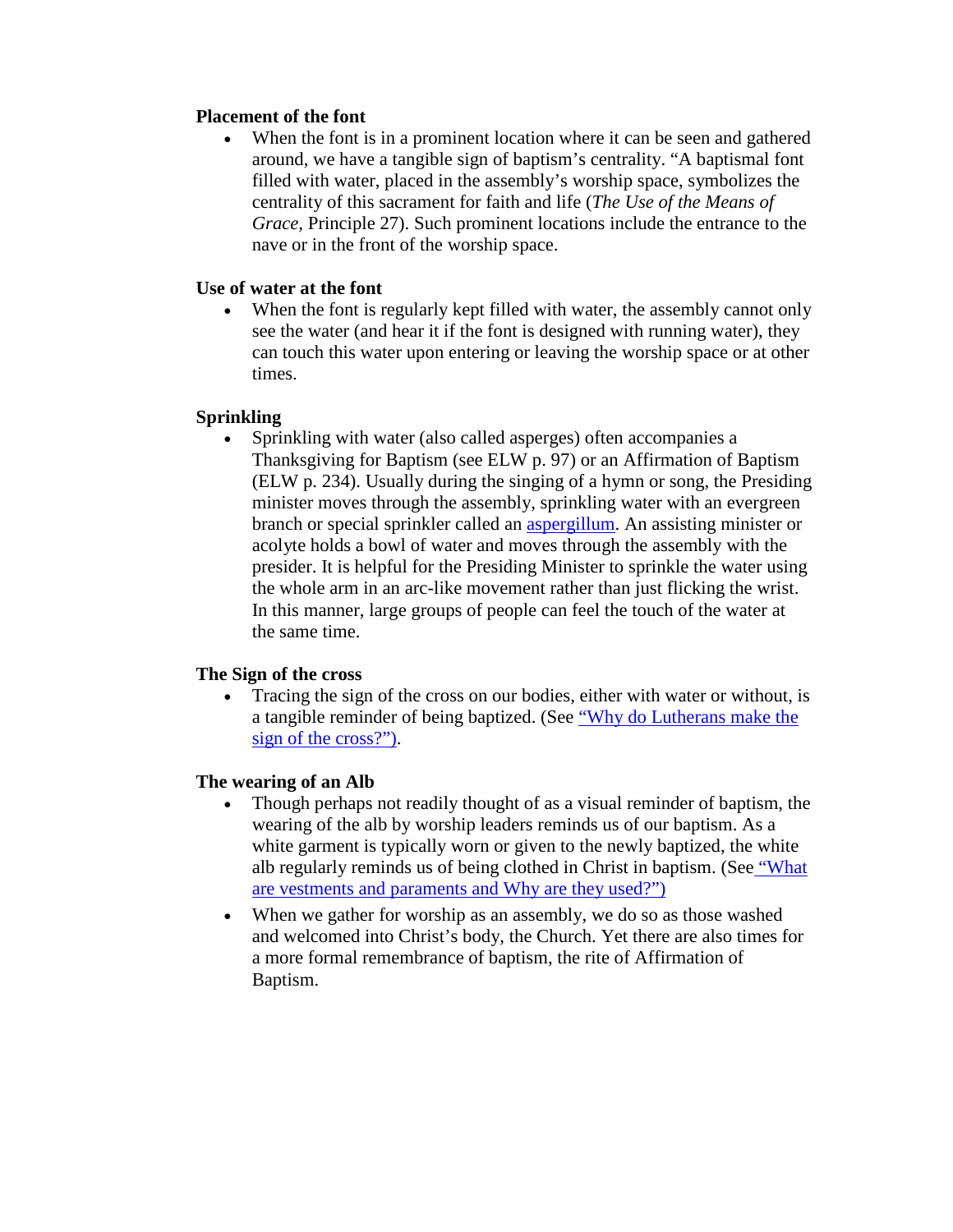# **Affirmation of Baptism**

# **Background**

Affirmation of Baptism refers to a specific rite used in assembly worship. (See *Evangelical Lutheran Worship*, p. 234; *Leader's Edition*, p.31). *The Use of the Means of Grace,* The Evangelical Lutheran Church in America's set of priorities for the practices of word and sacrament states:

The public rite for Affirmation of Baptism may be used at many times in the life of a baptized Christian. It is especially appropriate at Confirmation and at times of reception or restoration into membership (Principle 30).

# **Practice**

Affirmation of Baptism is a "service designed to address a number of needs…and flexible enough to be used in a variety of circumstances"(*The Christian Life,* p. 97). What are some of these circumstances?

Occasions for Affirmation of Baptism<sup>[1](#page-3-0)</sup>

- **Confirmation**
- This is the most well known and widely practiced. For a concise history of the rite of confirmation and its inextricable links to baptism, see *The Christian Life: Baptism and Life Passages* in Resources.
- **Welcoming New Members/Transfer** (See *Occasional Services for the Assembly)*. If a new member is not baptized, the Welcome to Baptism rite (ELW, p. 232) is appropriate.
- **Anniversary of a Congregation**
- On Baptismal Festivals [\(See "What are baptismal festivals?"\)](http://www.elca.org/worshipfaq)
- When an assembly has no candidates to present for baptism on a scheduled baptismal festival date, the entire assembly can celebrate its baptismal identity with this rite.
- **Other times of congregational transition or renewal**

It is not advised to use the rite of Holy Baptism and the Affirmation of Baptism in the same service, simply due to the length and complexity of such a service. However, some instances may call for this combination. *Occasional Services for the Assembly* includes Holy Baptism with Affirmation of Baptism (pp. 75-81).

# **RESOURCES**

[Frequently Asked Questions:](http://www.elca.org/worshipfaq)

- $\circ$  How can the centrality of baptism be renewed?
- What are baptismal festivals?
- At what age do congregation members receive their First Communion?
- Why do Lutherans make the sign of the cross?
- What are vestments and paraments and Why are they used?

<span id="page-3-0"></span> <sup>1</sup> For thorough notes on the rite, see Bushkofsky, Dennis and Craig Satterlee. *Using Evangelical Lutheran Worship: The Christian Life, Baptism and Life Passages.* (p. 116-121).